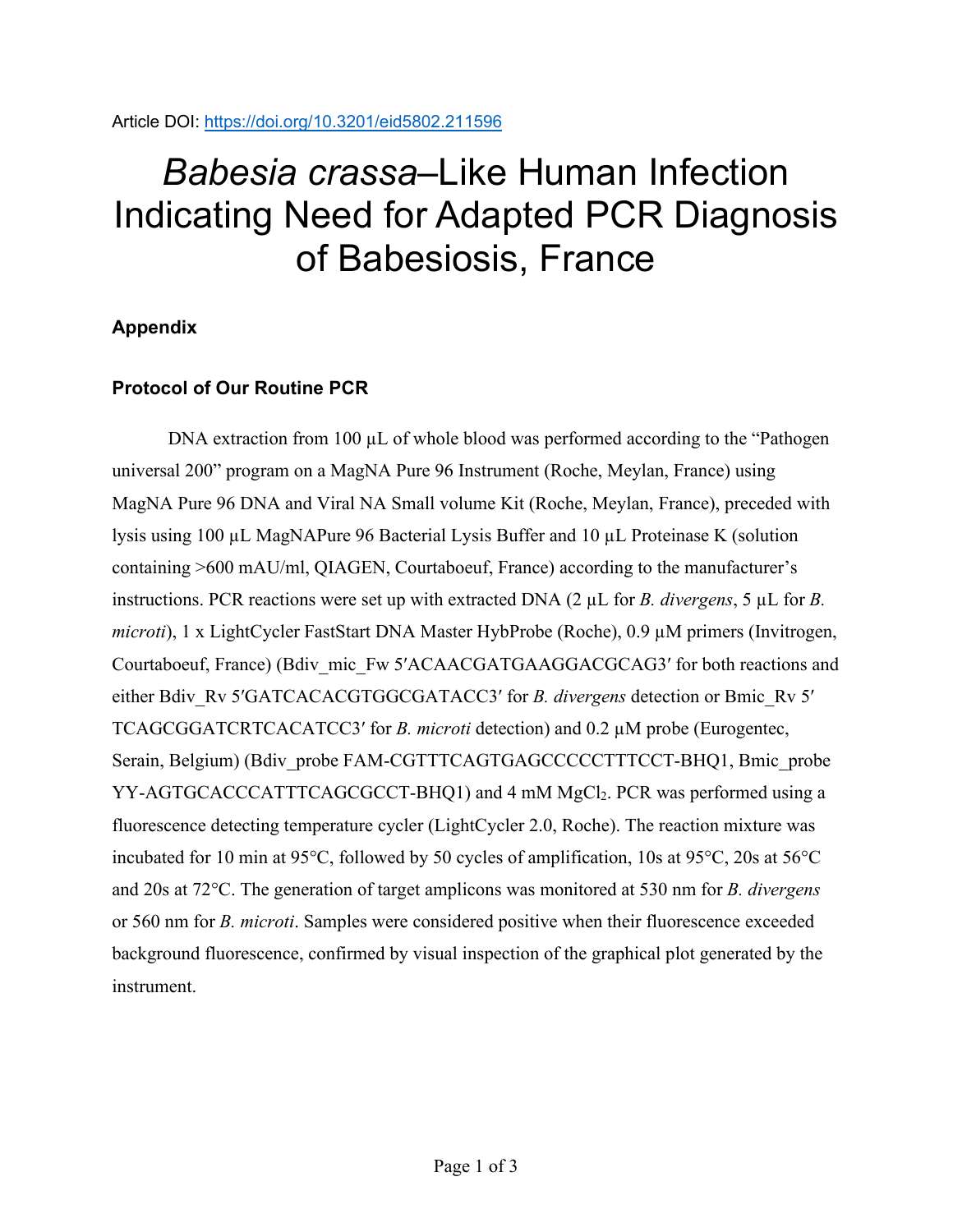#### **Universal** *Babesia* **spp. PCR**

The PCR was performed as described in  $(1)$ , with modifications. Briefly, 5  $\mu$ l of template DNA were added to the reaction mix containing 0.5  $\mu$ M of each primer, 1.5mM MgCl2, 0.2mM dNTP, 1unit of HotStarTaq Plus DNA Polymerase and 10x associate buffer (Qiagen, Courtaboeuf, France) in a final volume of 25µl. A touchdown protocol of 40 cycles was conducted: 30s at 95°C, 30s at 55°C with a decrement of 0.5°C per cycle, 30s at 72°C. PCR products were separated on an agarose gel and visually inspected.

#### **Reference**

1. Casati S, Sager H, Gern L, Piffaretti J-C. Presence of potentially pathogenic *Babesia* sp. for human in *Ixodes ricinus* in Switzerland. Ann Agric Environ Med. 2006;13:65–70. [PubMed](https://www.ncbi.nlm.nih.gov/entrez/query.fcgi?cmd=Retrieve&db=PubMed&list_uids=16841874&dopt=Abstract)